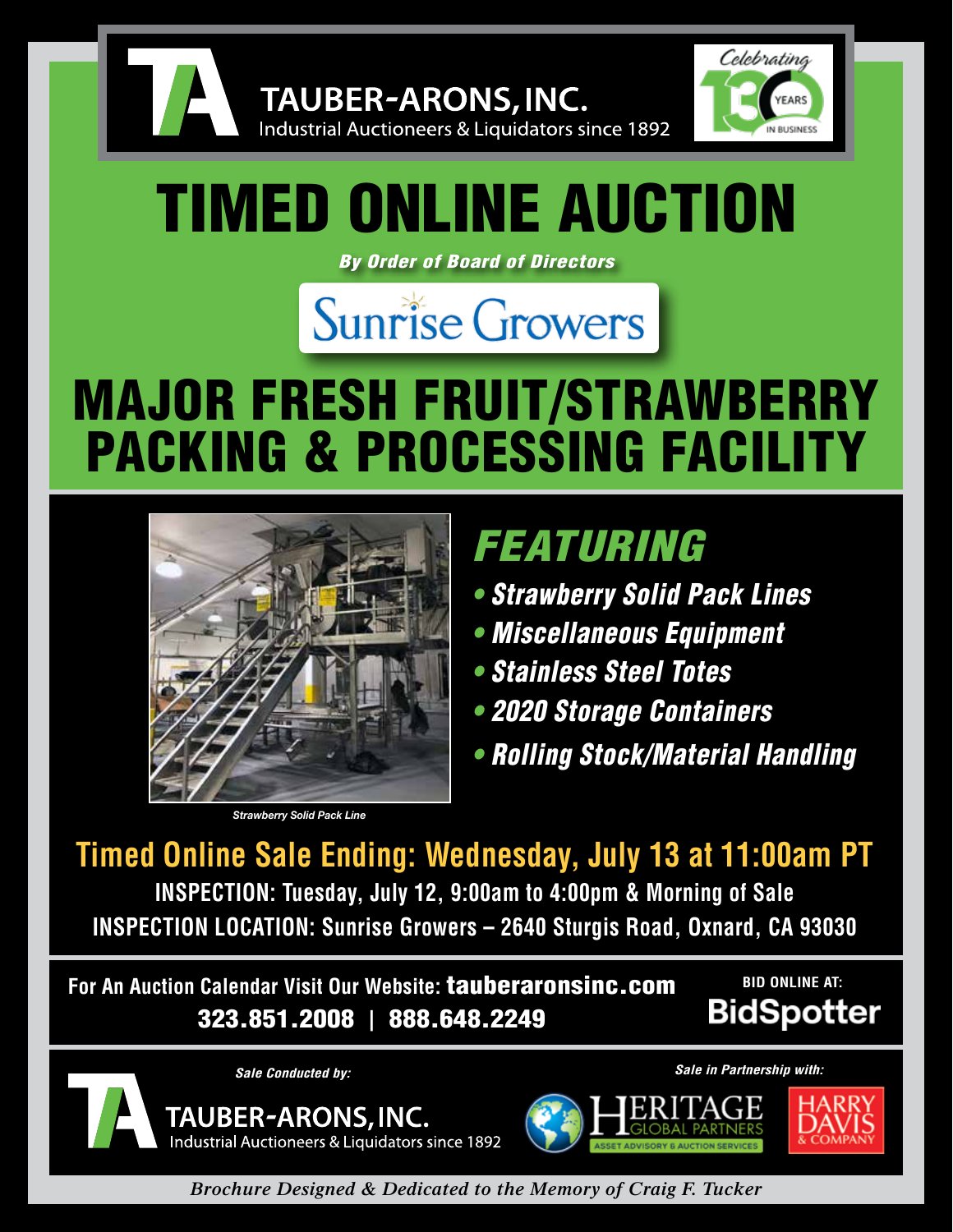### TIMED ONLINE SALE ENDING: Wednesday, July 13 – Oxnard, CA

#### COMPLETE 30,000 LB. PER HOUR STRAWBERRY SOLID PACK LINE

**12" x 20' S.S. Inclined PVC Bucket Elevator**, w/Spray Nozzles & 3' Power Belt Feed Conveyor

**Urschell Mdl. CC Slicer**, S/N 6134

**S.S. Blender** – 2' x 4' x 3' Single Shaft Paddle Blender

**SEM Auger Sugar Dispenser**, w/(2) Bins Sugar Sack Unloader, Dual Storage Bins & 30' Auger Screw Conveyor

#### **Stairway & Platform**

#### *(TO BE SOLD AS A COMPLETE LINE)*



### NOT COMPLETE 30,000 LB. PER HOUR STRAWBERRY SOLID PACK LINE

**12" x 20' S.S. Inclined PVC Bucket Elevator**, w/Drop Down Shaft & 3' Power Belt Feed Conveyor

**Sugar Dispenser**, w/Single Sack Holding Rack, 30' Auger Screw Conveyor to Sugar Storage Bins

**S.S. Stairway & Platform**



*Urschell Mdl. CC Slicer 12" x 20' S.S. Inclined PVC Bucket Elevator SEM Auger Sugar Dispenser*



### MISC. EQUIPMENT

**1,000 Gal. S.S. Holding Tank** • **(2) OK Superformer Dual Lane Case Former** • **S.S. Auger Hopper Storage Bin** • **3M Case Sealer** • **7' x 12" S.S. PVC Incline Feed Conveyor** • **Fallas Mdl. CE400 Case Erector**, w/Box Feeder & Offeed PVC Conveyor, S/N 14274 • **ABM S.S. Hopper** • **(2) 2013 Combi Mdl. TBF Case Feeders**, S/N07301911 • **Wash Tunnel, S.S. 12" x 8' PVC Belt** • **2016 Olympic Mdl. V630CC Vertical Baler**, S/N1007284 • **8' x 53' Port. Office Section Trailer Mtd.** • **Waste Water Hydro Sieve** • **6' x 6' Hydro Sieve**, w/5' x 8' x 2' S.S. Holding Tank • **4' x 6' Hydro Sieve**, w/3' x 6' x 2' S.S. Holding Tank • **Waste Conveyor** • **(4) 7-1/2hp Feed Pump** • **Pulse Monitoring System** • **(New) Evapco PMC-735E Cooling Tower/Water Evaporator**, w/(2) Cooling Tunnels, S/N 19-872190 • **Tiger Receiving Tank** • **(3) Receiving Tanks** • **Asst'd S.S. Belt Conveyors** • **Power Belt Conveyor** • **Incline Belt Conveyor** • **Elevators** • **Thermo ScientificApex 100 Metal Detectors** • **S.S. Ladders** • **Walkovers** • **(13) Optima Mdl. OP-900BSS Digital Weight Indicators** • **(2) Everfit Mdl. SSM48 Storage Vessels** • **50-100 Gal. S.S. Tanks** • **(3) Commercial S.S. Inspection Tables** • **Avery Weightronix 30kg Inspection Table** • **S.S. Parts Washer** • **SPX S.S. Skid** • **Blast Cabinet** • **2017 DIL Mdl. HVP 20**, with Siemens Simatic HMi Touch Screen • **(2) Loma Metal Detectors** • **Elea Heat Exchanger**, with (3) Coil Stations • **Knaack & Joboxes**

**MISCELLANEOUS S.S. PIPING, TUBING, ETC.**

### STORAGE CONTAINERS

**(7) 2020 CA Type HO48BA/1-TA, 53' Storage Container**, Max Operating Gross Mass 30,480 kg / 67,200 lb Cap, 2,698 Cu. Ft.

**(3) 53' Storage Containers (5) 24' Storage Containers**



*OK Superformer Dual Lane Case Former Fallas Mdl. CE400 Case Erector*



### ROLL-OFF & DUMP BINS

**Roura 6,000 Lb. Dumping Hopper (7) Wright Dumping Hoppers Roll-Off Bin**



*Waste Water Hydro Sieve Evapco PMC-735E Cooling Tower/Water Evaporator*

### ROLLING STOCK

**Nissan 4,000 Lb. Electric Forklift Nissan 3,000 Lb. Electric Forklift Blue Giant 3,000 Lb. Electric Pallet Jack JLG 2032EZ Man Lift**

**Golf Cart (APPROXIMATELY 350) 400 GAL. TO 2,000 GAL. S.S. TOTES**